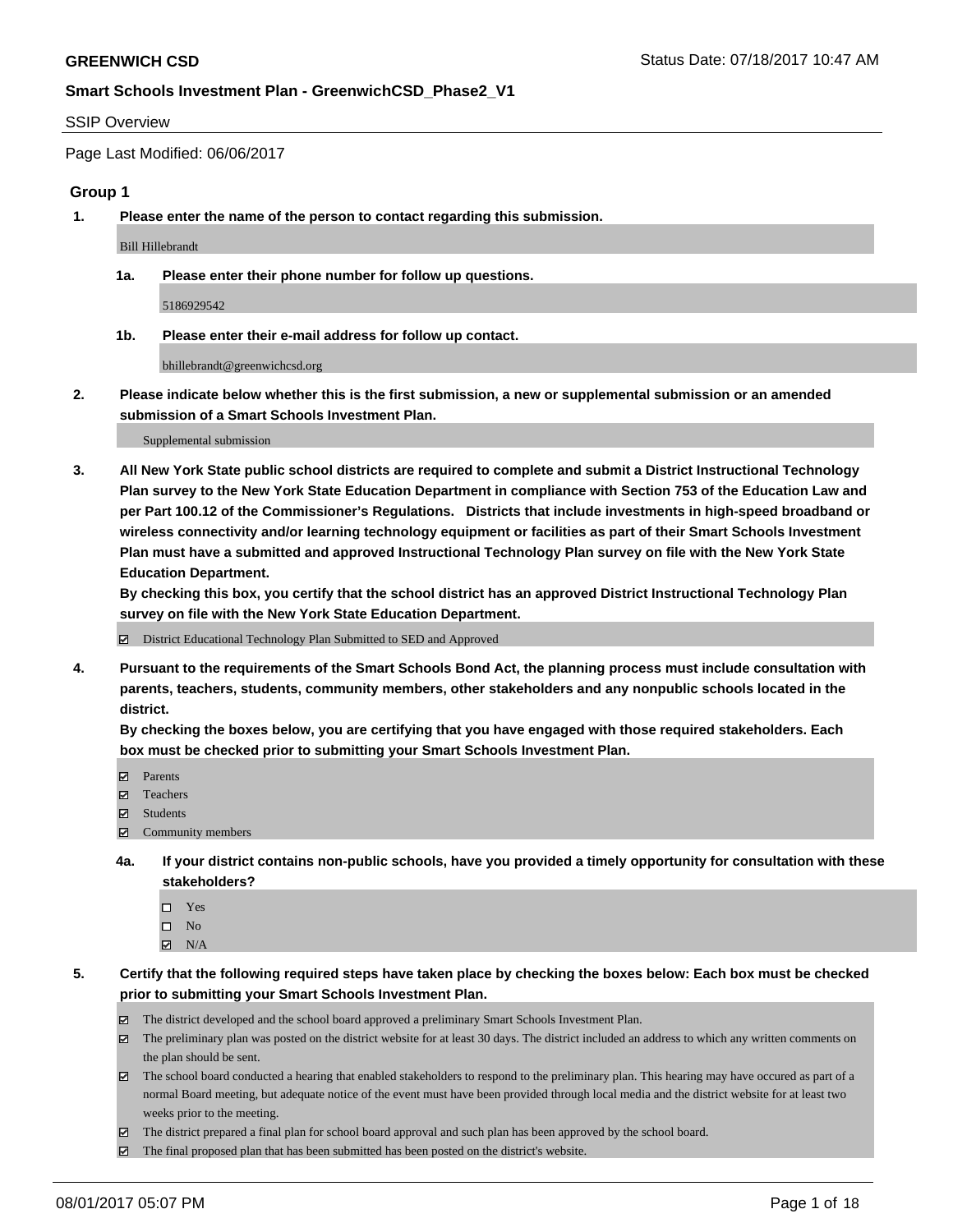SSIP Overview

Page Last Modified: 06/06/2017

**5a. Please upload the proposed Smart Schools Investment Plan (SSIP) that was posted on the district's website, along with any supporting materials. Note that this should be different than your recently submitted Educational Technology Survey. The Final SSIP, as approved by the School Board, should also be posted on the website and remain there during the course of the projects contained therein.**

SSBA Phasing Plan v2.pdf

**5b. Enter the webpage address where the final Smart Schools Investment Plan is posted. The Plan should remain posted for the life of the included projects.**

http://wps.greenwichcsd.org/smart-schools-bond-act/

**6. Please enter an estimate of the total number of students and staff that will benefit from this Smart Schools Investment Plan based on the cumulative projects submitted to date.**

1,050

**7. An LEA/School District may partner with one or more other LEA/School Districts to form a consortium to pool Smart Schools Bond Act funds for a project that meets all other Smart School Bond Act requirements. Each school district participating in the consortium will need to file an approved Smart Schools Investment Plan for the project and submit a signed Memorandum of Understanding that sets forth the details of the consortium including the roles of each respective district.**

 $\Box$  The district plans to participate in a consortium to partner with other school district(s) to implement a Smart Schools project.

**8. Please enter the name and 6-digit SED Code for each LEA/School District participating in the Consortium.**

| <b>Partner LEA/District</b> | <b>ISED BEDS Code</b> |
|-----------------------------|-----------------------|
| (No Response)               | (No Response)         |

**9. Please upload a signed Memorandum of Understanding with all of the participating Consortium partners.**

(No Response)

**10. Your district's Smart Schools Bond Act Allocation is:**

\$807,563

**11. Enter the budget sub-allocations by category that you are submitting for approval at this time. If you are not budgeting SSBA funds for a category, please enter 0 (zero.) If the value entered is \$0, you will not be required to complete that survey question.**

|                                       | Sub-        |
|---------------------------------------|-------------|
|                                       | Allocations |
| <b>School Connectivity</b>            | 0           |
| Connectivity Projects for Communities | $\Omega$    |
| <b>Classroom Technology</b>           | 450,000     |
| Pre-Kindergarten Classrooms           | 0           |
| Replace Transportable Classrooms      | O           |
| <b>High-Tech Security Features</b>    | 0           |
| Totals:                               | 450,000     |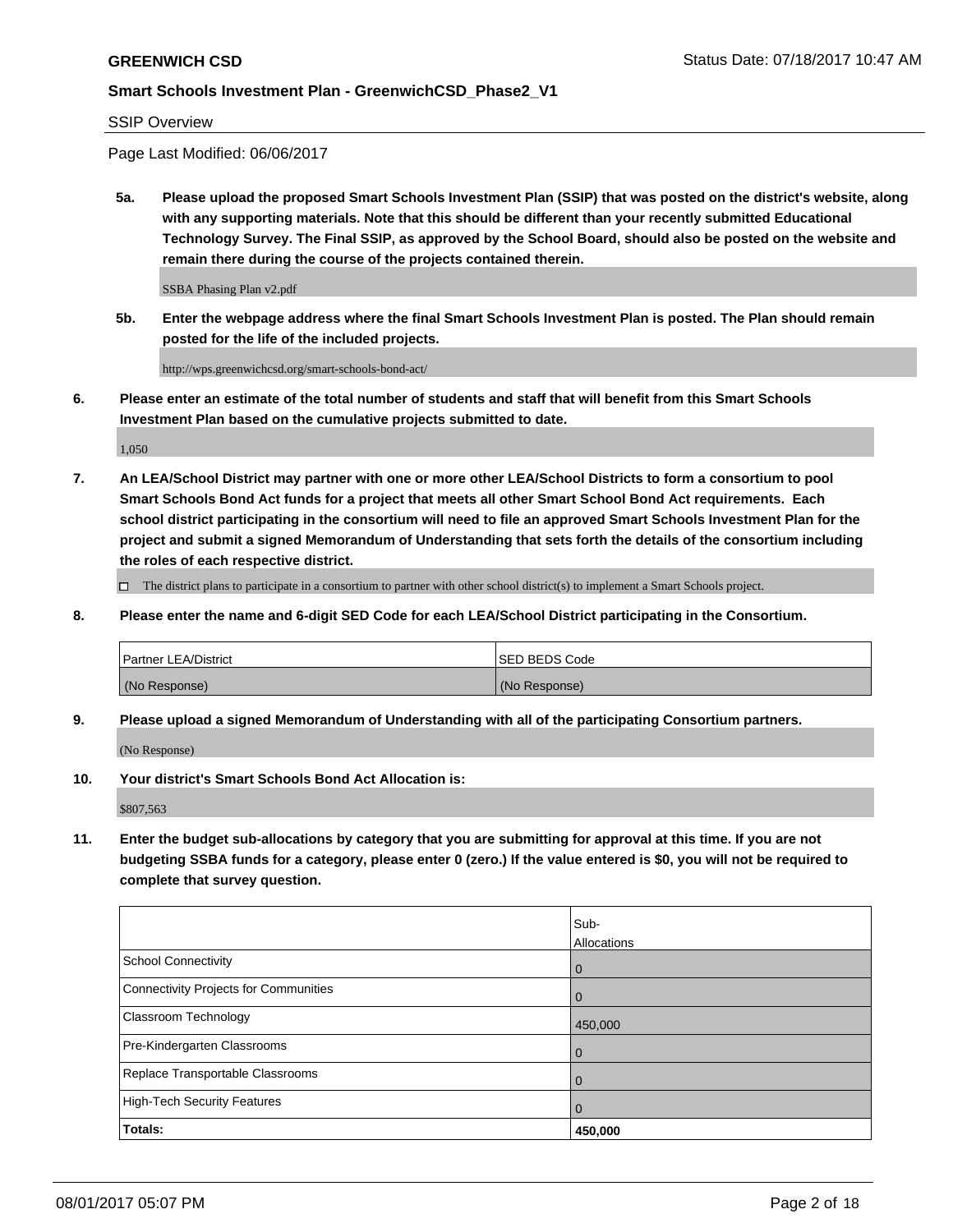#### School Connectivity

## **Group 1**

- **1. In order for students and faculty to receive the maximum benefit from the technology made available under the Smart Schools Bond Act, their school buildings must possess sufficient connectivity infrastructure to ensure that devices can be used during the school day. Smart Schools Investment Plans must demonstrate that:**
	- **sufficient infrastructure that meets the Federal Communications Commission's 100 Mbps per 1,000 students standard currently exists in the buildings where new devices will be deployed, or**
	- **is a planned use of a portion of Smart Schools Bond Act funds, or**
	- **is under development through another funding source.**

**Smart Schools Bond Act funds used for technology infrastructure or classroom technology investments must increase the number of school buildings that meet or exceed the minimum speed standard of 100 Mbps per 1,000 students and staff within 12 months. This standard may be met on either a contracted 24/7 firm service or a "burstable" capability. If the standard is met under the burstable criteria, it must be:**

**1. Specifically codified in a service contract with a provider, and**

**2. Guaranteed to be available to all students and devices as needed, particularly during periods of high demand, such as computer-based testing (CBT) periods.**

**Please describe how your district already meets or is planning to meet this standard within 12 months of plan submission.**

(No Response)

- **1a. If a district believes that it will be impossible to meet this standard within 12 months, it may apply for a waiver of this requirement, as described on the Smart Schools website. The waiver must be filed and approved by SED prior to submitting this survey.**
	- By checking this box, you are certifying that the school district has an approved waiver of this requirement on file with the New York State Education Department.

#### **2. Connectivity Speed Calculator (Required)**

|                         | I Number of<br><b>Students</b> | Multiply by<br>100 Kbps | Divide by 1000   Current Speed<br>to Convert to | lin Mb    | Expected<br>Speed to be  | <b>Expected Date</b><br>When |
|-------------------------|--------------------------------|-------------------------|-------------------------------------------------|-----------|--------------------------|------------------------------|
|                         |                                |                         | Required                                        |           | Attained Within Required |                              |
|                         |                                |                         | Speed in Mb                                     |           | 12 Months                | Speed Will be                |
|                         |                                |                         |                                                 |           |                          | Met                          |
| <b>Calculated Speed</b> | (No                            | (No Response)           | (No                                             | (No       | (No                      | (No                          |
|                         | Response)                      |                         | Response)                                       | Response) | Response)                | Response)                    |

**3. Describe how you intend to use Smart Schools Bond Act funds for high-speed broadband and/or wireless connectivity projects in school buildings.**

(No Response)

**4. Describe the linkage between the district's District Instructional Technology Plan and the proposed projects. (There should be a link between your response to this question and your response to Question 1 in Part E. Curriculum and Instruction "What are the district's plans to use digital connectivity and technology to improve teaching and learning?)**

(No Response)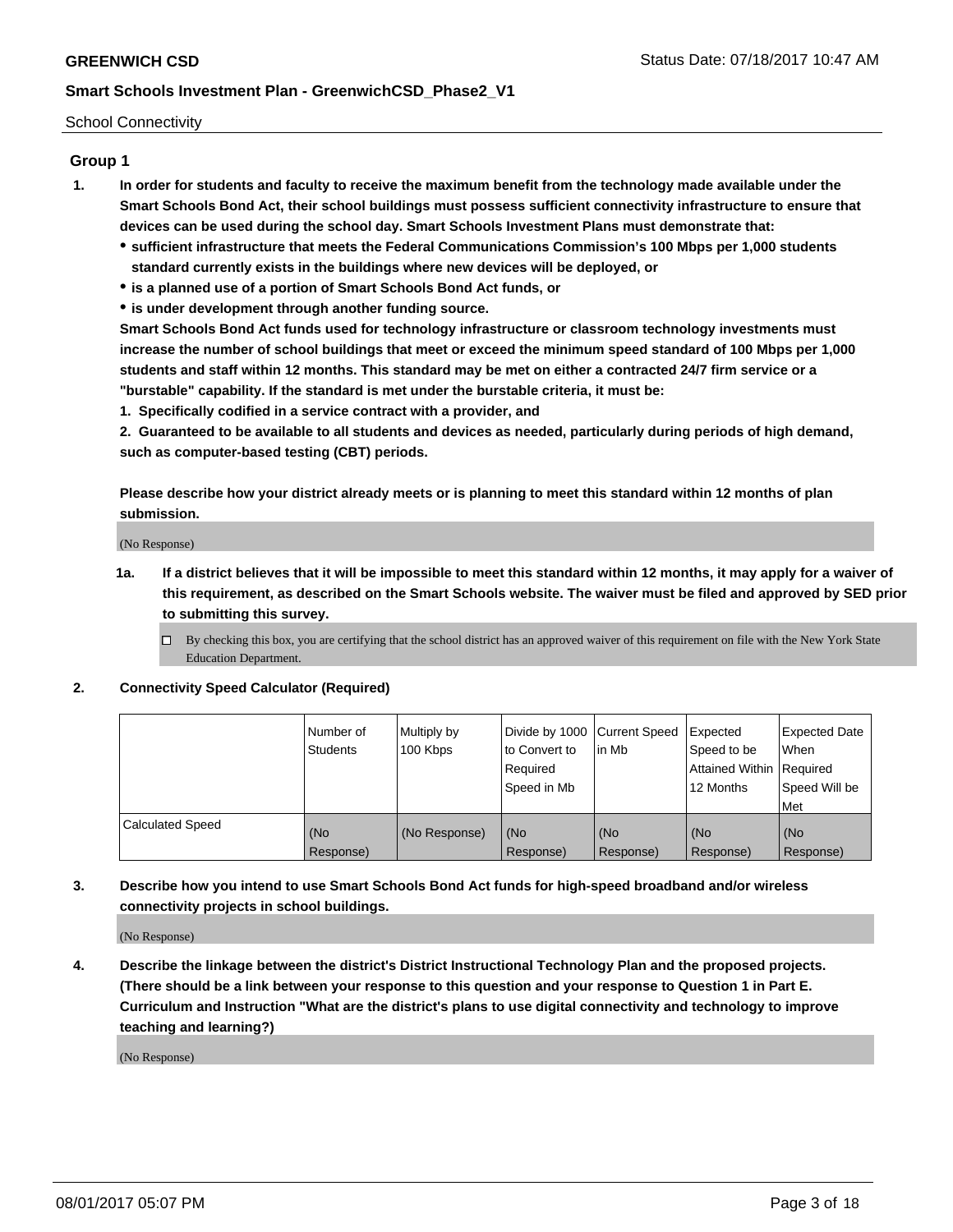School Connectivity

**5. If the district wishes to have students and staff access the Internet from wireless devices within the school building, or in close proximity to it, it must first ensure that it has a robust Wi-Fi network in place that has sufficient bandwidth to meet user demand.**

**Please describe how you have quantified this demand and how you plan to meet this demand.**

(No Response)

**6. As indicated on Page 5 of the guidance, the Office of Facilities Planning will have to conduct a preliminary review of all capital projects, including connectivity projects.**

**Please indicate on a separate row each project number given to you by the Office of Facilities Planning.**

| <b>Project Number</b> |  |
|-----------------------|--|
| (No Response)         |  |

**7. Certain high-tech security and connectivity infrastructure projects may be eligible for an expedited review process as determined by the Office of Facilities Planning.**

**Was your project deemed eligible for streamlined review?**

(No Response)

**8. Include the name and license number of the architect or engineer of record.**

| <b>Name</b>   | l License Number |
|---------------|------------------|
| (No Response) | (No Response)    |

**9. If you are submitting an allocation for School Connectivity complete this table. Note that the calculated Total at the bottom of the table must equal the Total allocation for this category that you entered in the SSIP Overview overall budget.** 

|                                                   | Sub-          |
|---------------------------------------------------|---------------|
|                                                   | Allocation    |
| Network/Access Costs                              | (No Response) |
| Outside Plant Costs                               | (No Response) |
| <b>School Internal Connections and Components</b> | (No Response) |
| <b>Professional Services</b>                      | (No Response) |
| Testing                                           | (No Response) |
| <b>Other Upfront Costs</b>                        | (No Response) |
| <b>Other Costs</b>                                | (No Response) |
| Totals:                                           | 0             |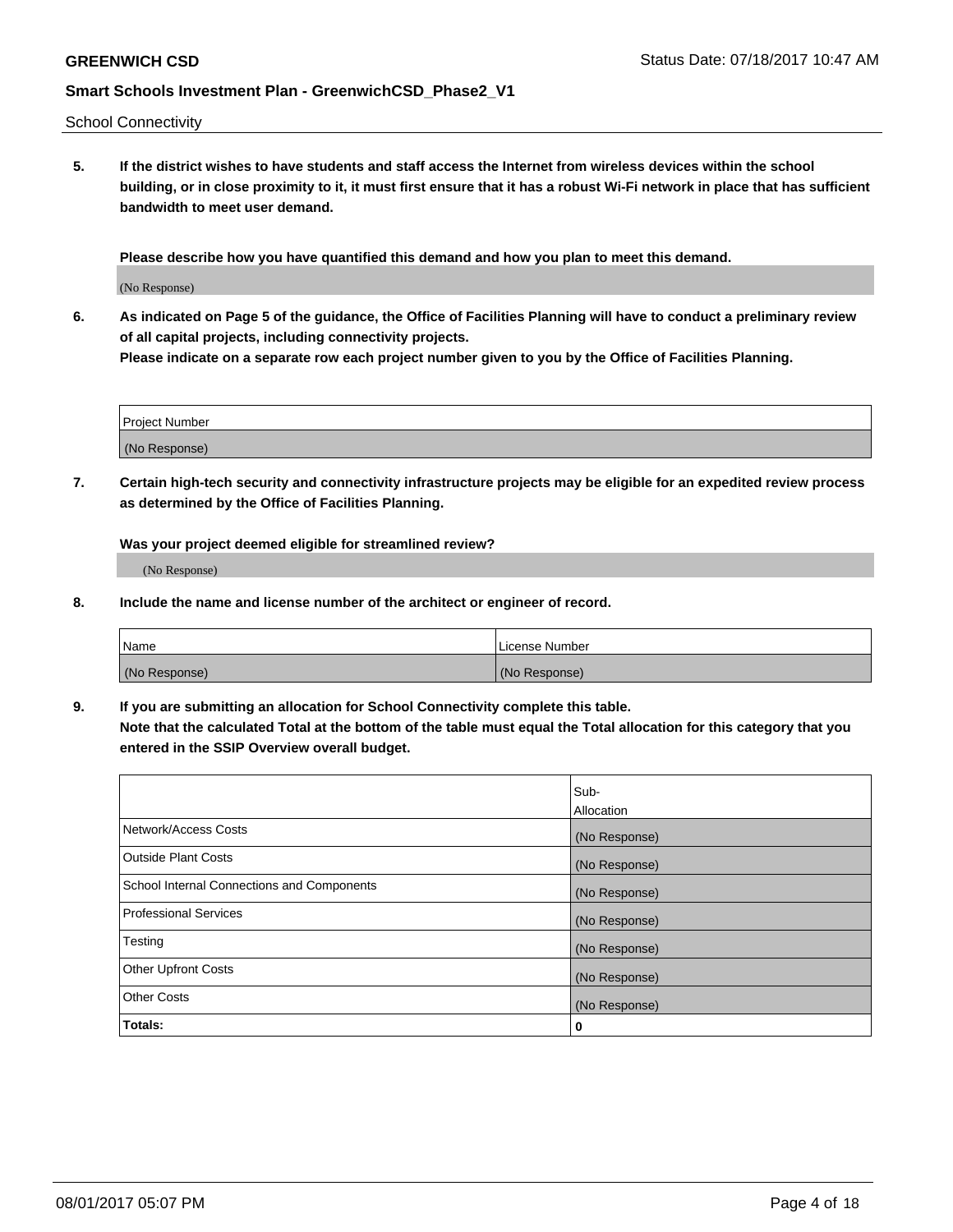School Connectivity

**10. Please detail the type, quantity, per unit cost and total cost of the eligible items under each sub-category. This is especially important for any expenditures listed under the "Other" category. All expenditures must be eligible for tax-exempt financing to be reimbursed through the SSBA. Sufficient detail must be provided so that we can verify this is the case. If you have any questions, please contact us directly through smartschools@nysed.gov. NOTE: Wireless Access Points should be included in this category, not under Classroom Educational Technology, except those that will be loaned/purchased for nonpublic schools. Add rows under each sub-category for additional items, as needed.**

| Select the allowable expenditure | Item to be purchased | Quantity      | Cost per Item | Total Cost    |
|----------------------------------|----------------------|---------------|---------------|---------------|
| type.                            |                      |               |               |               |
| Repeat to add another item under |                      |               |               |               |
| each type.                       |                      |               |               |               |
| (No Response)                    | (No Response)        | (No Response) | (No Response) | (No Response) |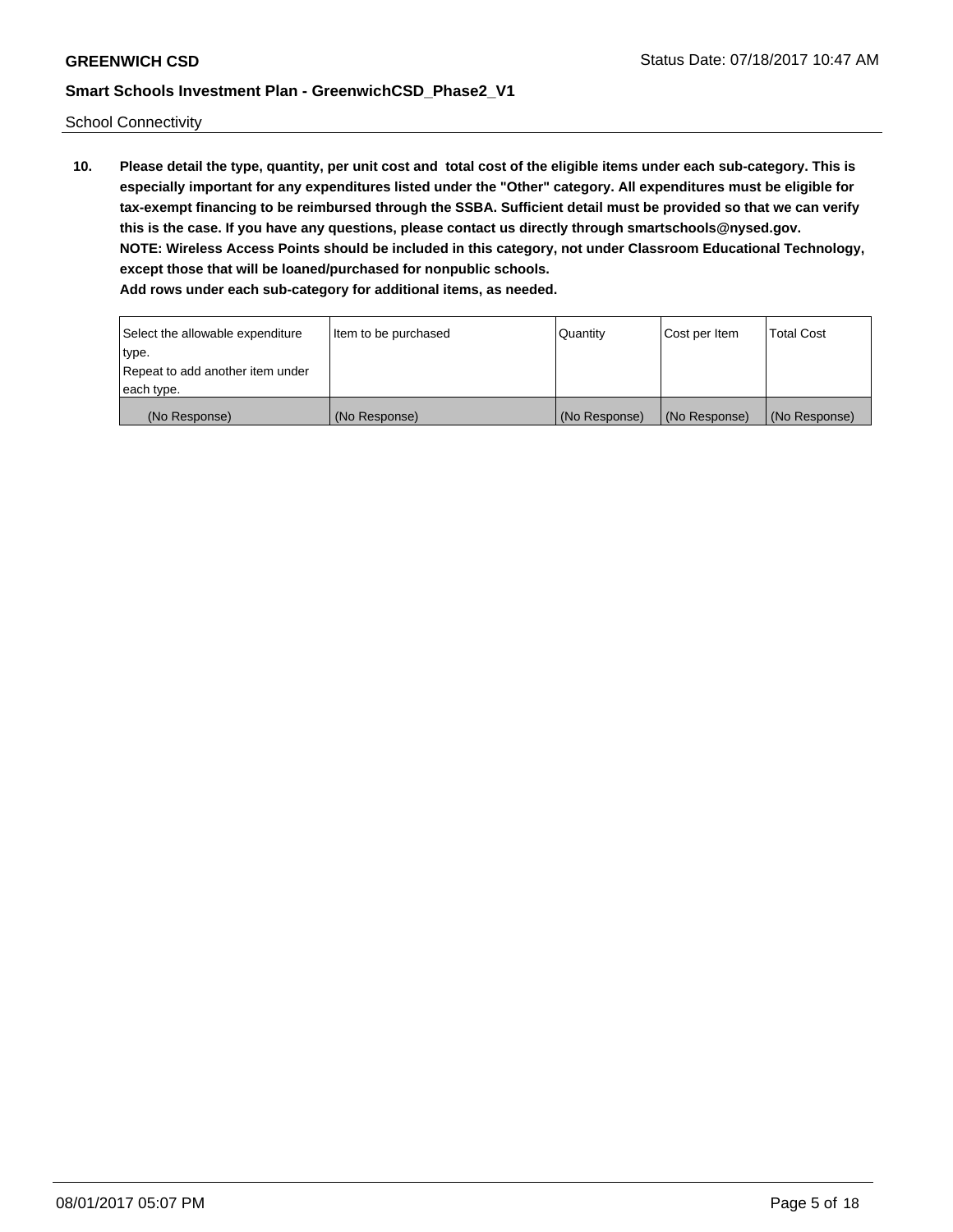Community Connectivity (Broadband and Wireless)

#### **Group 1**

**1. Describe how you intend to use Smart Schools Bond Act funds for high-speed broadband and/or wireless connectivity projects in the community.**

(No Response)

**2. Please describe how the proposed project(s) will promote student achievement and increase student and/or staff access to the Internet in a manner that enhances student learning and/or instruction outside of the school day and/or school building.**

(No Response)

**3. Community connectivity projects must comply with all the necessary local building codes and regulations (building and related permits are not required prior to plan submission).**

 $\Box$  I certify that we will comply with all the necessary local building codes and regulations.

**4. Please describe the physical location of the proposed investment.**

(No Response)

**5. Please provide the initial list of partners participating in the Community Connectivity Broadband Project, along with their Federal Tax Identification (Employer Identification) number.**

| <b>Project Partners</b> | Federal ID#   |
|-------------------------|---------------|
| (No Response)           | (No Response) |

**6. If you are submitting an allocation for Community Connectivity, complete this table. Note that the calculated Total at the bottom of the table must equal the Total allocation for this category that you entered in the SSIP Overview overall budget.**

|                                    | Sub-Allocation |
|------------------------------------|----------------|
| Network/Access Costs               | (No Response)  |
| Outside Plant Costs                | (No Response)  |
| <b>Tower Costs</b>                 | (No Response)  |
| <b>Customer Premises Equipment</b> | (No Response)  |
| Professional Services              | (No Response)  |
| Testing                            | (No Response)  |
| <b>Other Upfront Costs</b>         | (No Response)  |
| <b>Other Costs</b>                 | (No Response)  |
| Totals:                            | 0              |

**7. Please detail the type, quantity, per unit cost and total cost of the eligible items under each sub-category. This is especially important for any expenditures listed under the "Other" category. All expenditures must be capital-bond eligible to be reimbursed through the SSBA. If you have any questions, please contact us directly through smartschools@nysed.gov.**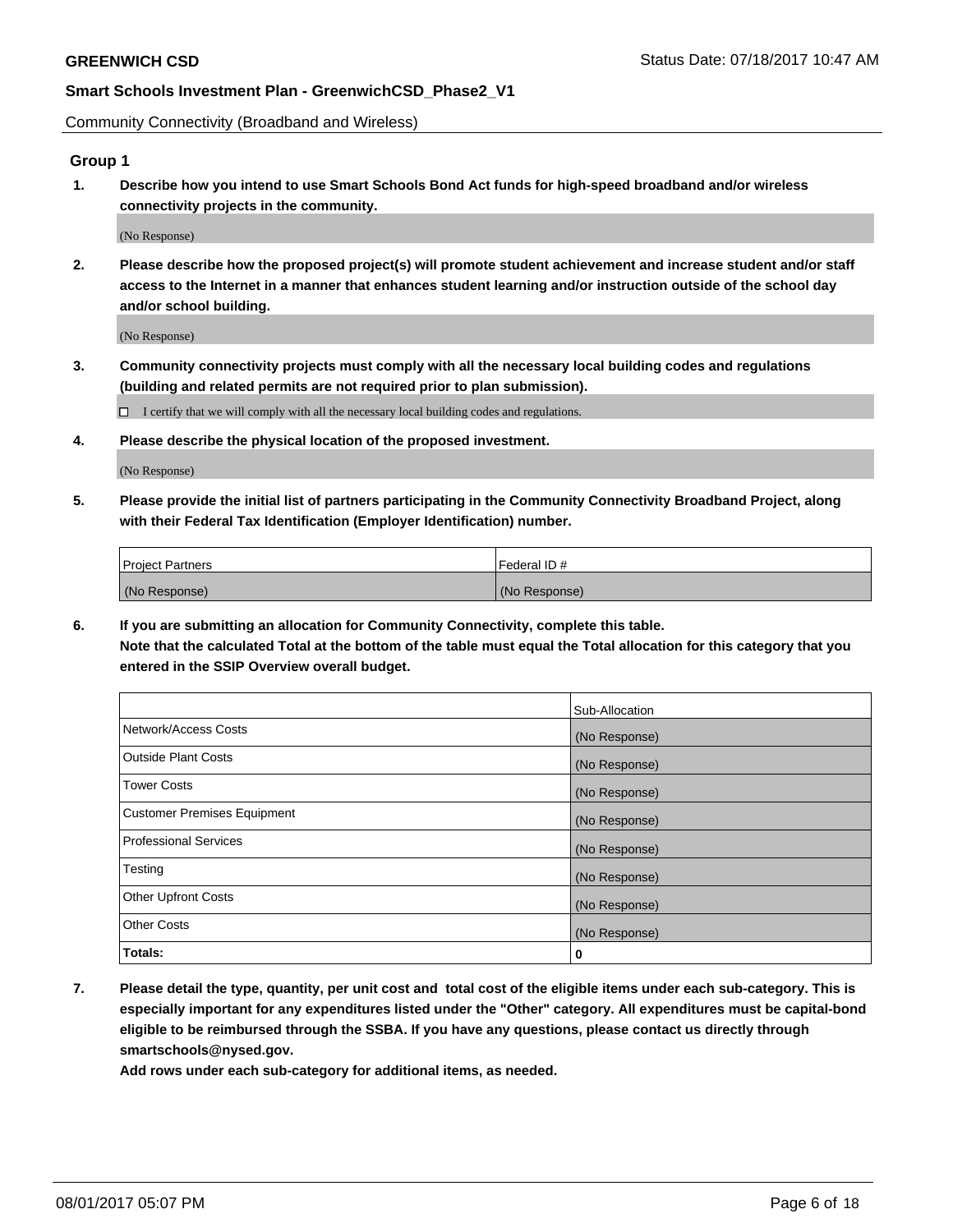Community Connectivity (Broadband and Wireless)

| Select the allowable expenditure | Item to be purchased | Quantity      | Cost per Item | <b>Total Cost</b> |
|----------------------------------|----------------------|---------------|---------------|-------------------|
| type.                            |                      |               |               |                   |
| Repeat to add another item under |                      |               |               |                   |
| each type.                       |                      |               |               |                   |
| (No Response)                    | (No Response)        | (No Response) | (No Response) | (No Response)     |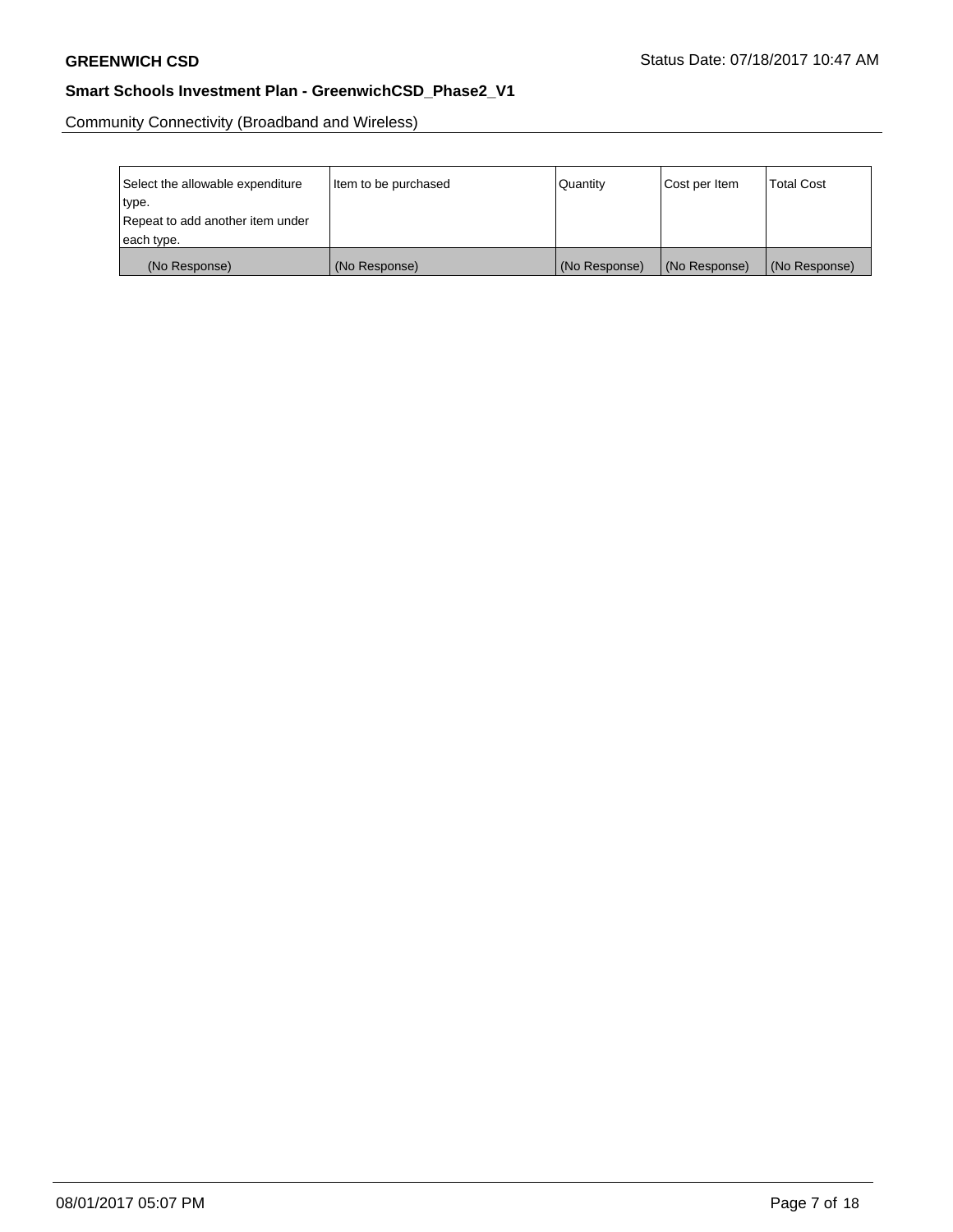#### Classroom Learning Technology

Page Last Modified: 06/05/2017

#### **Questions**

**1. In order for students and faculty to receive the maximum benefit from the technology made available under the Smart Schools Bond Act, their school buildings must possess sufficient connectivity infrastructure to ensure that devices can be used during the school day. Smart Schools Investment Plans must demonstrate that sufficient infrastructure that meets the Federal Communications Commission's 100 Mbps per 1,000 students standard currently exists in the buildings where new devices will be deployed, or is a planned use of a portion of Smart Schools Bond Act funds, or is under development through another funding source.**

**Smart Schools Bond Act funds used for technology infrastructure or classroom technology investments must increase the number of school buildings that meet or exceed the minimum speed standard of 100 Mbps per 1,000 students and staff within 12 months. This standard may be met on either a contracted 24/7 firm service or a "burstable" capability. If the standard is met under the burstable criteria, it must be:**

**1. Specifically codified in a service contract with a provider, and**

**2. Guaranteed to be available to all students and devices as needed, particularly during periods of high demand, such as computer-based testing (CBT) periods.**

**Please describe how your district already meets or is planning to meet this standard within 12 months of plan submission.**

The district consists of three major buildings housing student in the following order. K-2, 3-6 and 7-12 with the data center in the 3-6 building. Each building currently has at least 24 strands of 1GB fiber terminated in a main distribution closet (MDF). From each MDF at least 12 strands of 1GB fiber are distributed to each wiring closet (IDF). All fiber dark and lit directly connects back to the data center. Each switch in every closet (IDF and MDF) has a dedicated 1GB connection back to our core MDF data center. The district maintains a 1GB connection to NERIC with a 100 MB connection and burst to 1GB. Our wired/copper plant is entirely of Cat5e and Cat6 patched to Cisco switches. All wireless interconnects are entirely of Aruba wireless access points and the Aruba 3600 controller.

- **1a. If a district believes that it will be impossible to meet this standard within 12 months, it may apply for a waiver of this requirement, as described on the Smart Schools website. The waiver must be filed and approved by SED prior to submitting this survey.**
	- $\Box$  By checking this box, you are certifying that the school district has an approved waiver of this requirement on file with the New York State Education Department.

#### **2. Connectivity Speed Calculator (Required)**

|                  | I Number of<br><b>Students</b> | Multiply by<br>100 Kbps | Divide by 1000 Current Speed<br>to Convert to<br>Reauired<br>Speed in Mb | In Mb | <b>Expected</b><br>Speed to be<br>Attained Within Required<br>12 Months | <b>Expected Date</b><br>When<br>Speed Will be<br><b>Met</b> |
|------------------|--------------------------------|-------------------------|--------------------------------------------------------------------------|-------|-------------------------------------------------------------------------|-------------------------------------------------------------|
| Calculated Speed | .050                           | 105,000                 | 105                                                                      | 1000  | 1000                                                                    | <b>CURRENT</b>                                              |

**3. If the district wishes to have students and staff access the Internet from wireless devices within the school building, or in close proximity to it, it must first ensure that it has a robust Wi-Fi network in place that has sufficient bandwidth to meet user demand.**

**Please describe how you have quantified this demand and how you plan to meet this demand.**

The district currently uses an Aruba 3600 WiFi controller with nearly 100% coverage throughout the district. We will be adding access points to our already full coverage to account for added device bandwidth based on heat maps developed from the controller.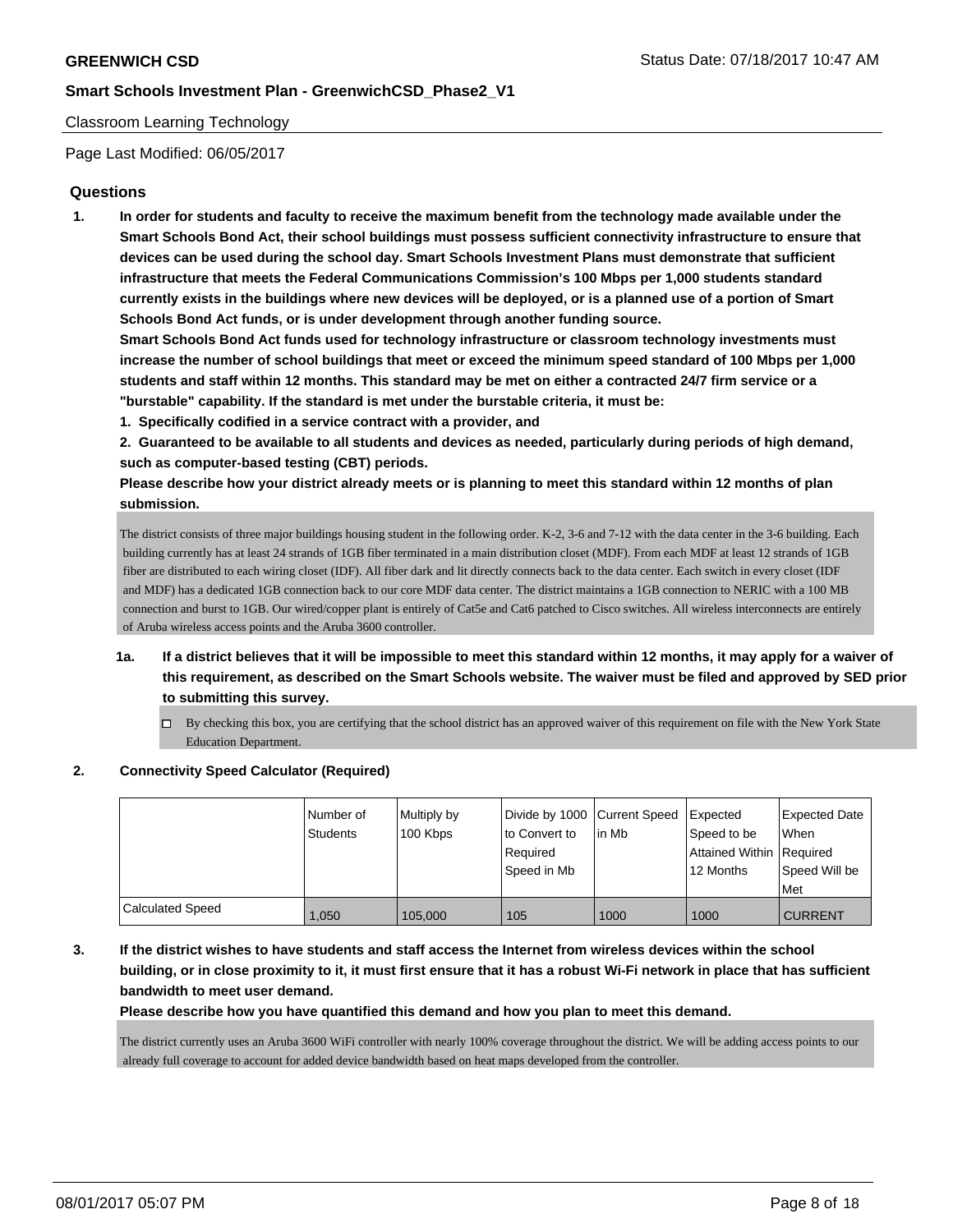#### Classroom Learning Technology

Page Last Modified: 06/05/2017

**4. All New York State public school districts are required to complete and submit an Instructional Technology Plan survey to the New York State Education Department in compliance with Section 753 of the Education Law and per Part 100.12 of the Commissioner's Regulations.**

**Districts that include educational technology purchases as part of their Smart Schools Investment Plan must have a submitted and approved Instructional Technology Plan survey on file with the New York State Education Department.**

- By checking this box, you are certifying that the school district has an approved Instructional Technology Plan survey on file with the New York State Education Department.
- **5. Describe the devices you intend to purchase and their compatibility with existing or planned platforms or systems. Specifically address the adequacy of each facility's electrical, HVAC and other infrastructure necessary to install and support the operation of the planned technology.**

The district will purchase interactive display panel for all instructional rooms district wide. The panels will connect back to a dedicated computer workstation station in each room via HDMI display cables and USB. The panels are powered by dedicated 120V GFI power outlets in each room. Instructional staff will continue using the Smart Notebook software. This software already has a well established use base throughout the district. Interactive panels will be installed on mobile carts designed specifically for the panels to allow staff to move them to appropriate areas in their room.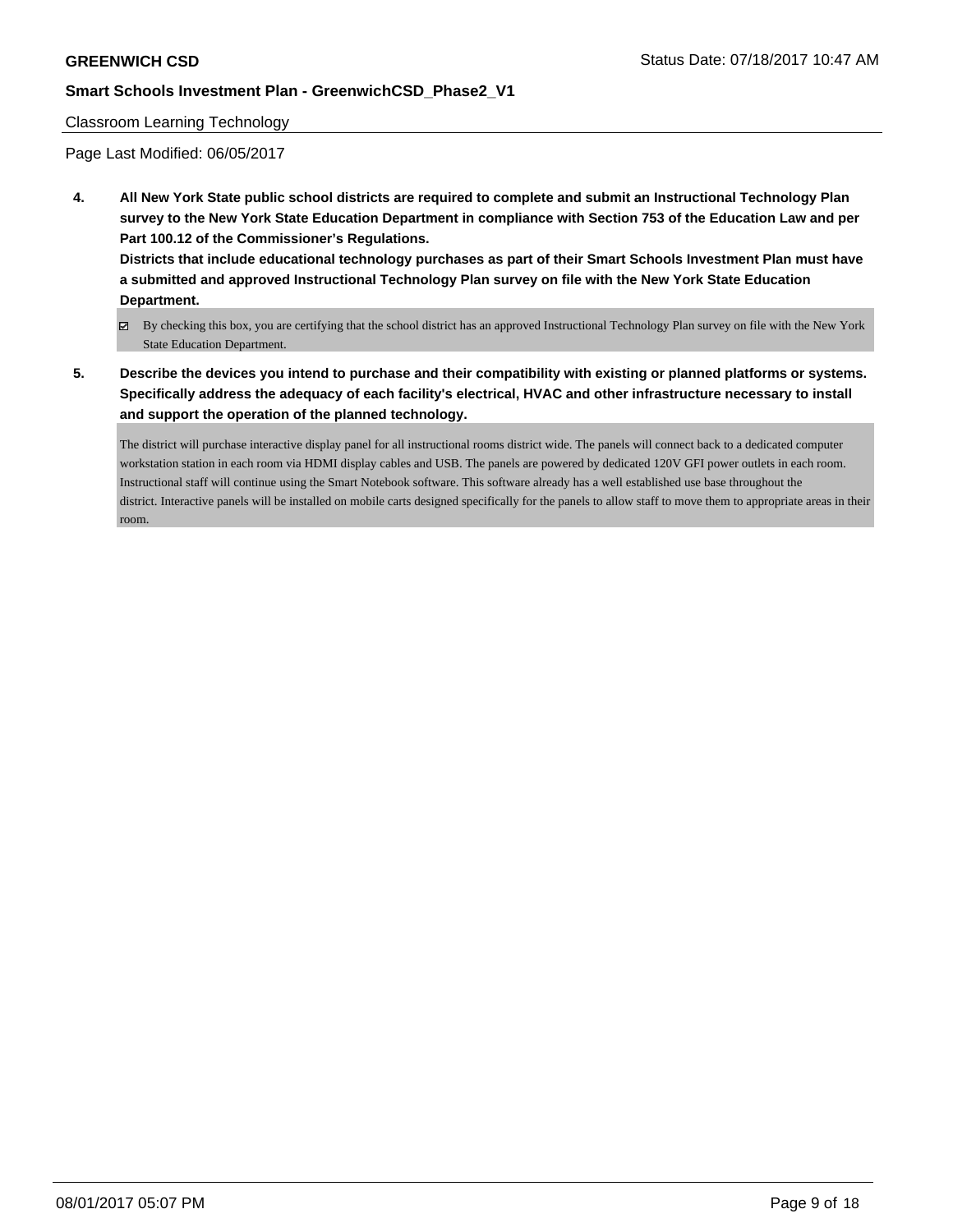#### Classroom Learning Technology

Page Last Modified: 06/05/2017

- **6. Describe how the proposed technology purchases will:**
	- **> enhance differentiated instruction;**
	- **> expand student learning inside and outside the classroom;**
	- **> benefit students with disabilities and English language learners; and**
	- **> contribute to the reduction of other learning gaps that have been identified within the district.**

**The expectation is that districts will place a priority on addressing the needs of students who struggle to succeed in a rigorous curriculum. Responses in this section should specifically address this concern and align with the district's Instructional Technology Plan (in particular Question 2 of E. Curriculum and Instruction: "Does the district's instructional technology plan address the needs of students with disabilities to ensure equitable access to instruction, materials and assessments?" and Question 3 of the same section: "Does the district's instructional technology plan address the provision of assistive technology specifically for students with disabilities to ensure access to and participation in the general curriculum?"**

- > enhance differentiated instruction;
- The inclusion of technology into instruction is allowing for differentiation in instruction. Instructors in all capacities will now have resources that link on-going strategies to engaging students. Having technology available enhances opportunities by delivering curriculum in a variety of ways, in an individual way when needed, that benefits student learning. Specifically the addition of Chrome books has already shown this enhancement to differentiated instruction. Our implementation for Google Class, and GAFE in general has given students ownership and access to their learning anywhere int he district as well as at home.
- > expand student learning inside and outside the classroom;
- The nature of technology is that it is not isolated to a specific classroom, time of day, or location. Projects can be interactive, and on-going,and the information included in the student work can be based on experiences both within and after the school day. With our implementation of GAFE student work inside and outside the classroom has become more readily accessible. Students no longer are limited to learning and research in the classroom. Their communication, collaborative and thinking skills are no longer a classroom only activity.

> benefit students with disabilities and English language learners; and

• Students with disabilities and English Language Learners are similar to all students in the sense that they have preferred learning styles and ways that they are able to process information. Using technology, the introduction of new ways to receive and express academic standards is not only allowable, but supported. For these student specifically Chrome books and iPads have greatly aided in their ability to communicate and collaborate as every student does. Again, the use of GAFE coupled with text to speech, head sets and language interpreters have allowed these students to quickly develop these skills for use inside and outside the classroom.

> contribute to the reduction of other learning gaps that have been identified within the district.

- Technology is not program or device specific. If there are areas highlighted to address more growth in academic achievement, one way to implement that would be with new consideration on how the instruction is led. The best practices include student-driven assessment of learning, and to utilize technology in some capacity for this would ultimately support learning and progress.
- **7. Where appropriate, describe how the proposed technology purchases will enhance ongoing communication with parents and other stakeholders and help the district facilitate technology-based regional partnerships, including distance learning and other efforts.**

The purchase of Interactive LED Panels is not directly tied to any specific ongoing communication with parents. While the district does not currently subscribe to any specific distance learning the Interactive LED Panels are frequently used for communications and collaborative projects with students inside and outside the Greenwich classrooms.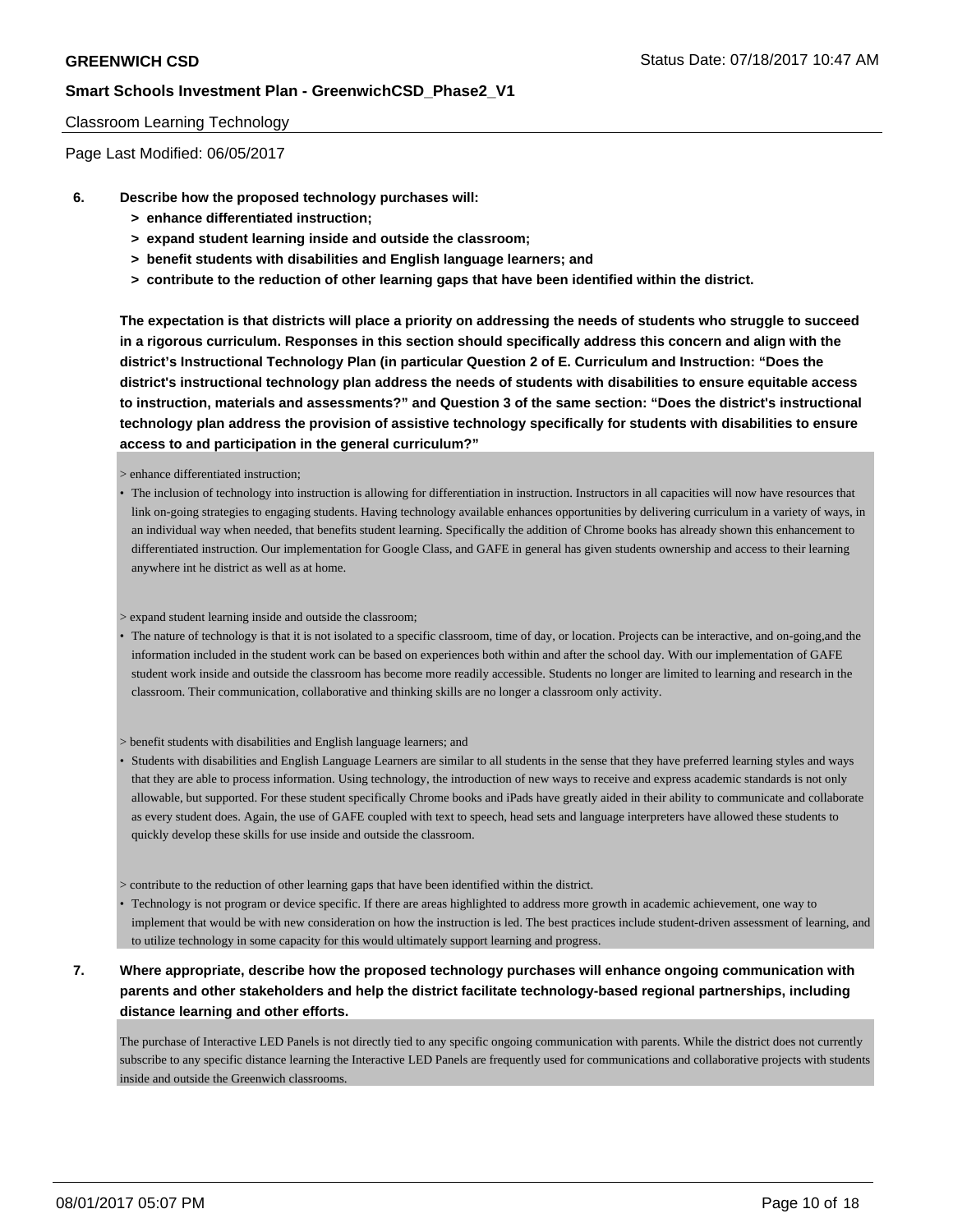#### Classroom Learning Technology

Page Last Modified: 06/05/2017

**8. Describe the district's plan to provide professional development to ensure that administrators, teachers and staff can employ the technology purchased to enhance instruction successfully.**

**Note: This response should be aligned and expanded upon in accordance with your district's response to Question 1 of F. Professional Development of your Instructional Technology Plan: "Please provide a summary of professional development offered to teachers and staff, for the time period covered by this plan, to support technology to enhance teaching and learning. Please include topics, audience and method of delivery within your summary."**

The district will continue offering PD in accordance with its current plan for technology. As installation and roll-out begin of the LED panels we will offer a hands on PD for newly appointed staff and regular staff wishing to attend regarding the use and implementation of the interactive LED Panels in their classroom and curriculum.

**9. Districts must contact the SUNY/CUNY teacher preparation program that supplies the largest number of the district's new teachers to request advice on innovative uses and best practices at the intersection of pedagogy and educational technology.**

 $\boxtimes$  By checking this box, you certify that you have contacted the SUNY/CUNY teacher preparation program that supplies the largest number of your new teachers to request advice on these issues.

#### **9a. Please enter the name of the SUNY or CUNY Institution that you contacted.**

SUNY Plattsburgh

**9b. Enter the primary Institution phone number.**

518 792-5425

**9c. Enter the name of the contact person with whom you consulted and/or will be collaborating with on innovative uses of technology and best practices.**

Dr. Stephen Danna

**10. A district whose Smart Schools Investment Plan proposes the purchase of technology devices and other hardware must account for nonpublic schools in the district.**

**Are there nonpublic schools within your school district?**

□ Yes  $\boxtimes$  No

**11. Nonpublic Classroom Technology Loan Calculator**

**The Smart Schools Bond Act provides that any Classroom Learning Technology purchases made using Smart Schools funds shall be lent, upon request, to nonpublic schools in the district. However, no school district shall be required to loan technology in amounts greater than the total obtained and spent on technology pursuant to the Smart Schools Bond Act and the value of such loan may not exceed the total of \$250 multiplied by the nonpublic school enrollment in the base year at the time of enactment.**

**See:**

**http://www.p12.nysed.gov/mgtserv/smart\_schools/docs/Smart\_Schools\_Bond\_Act\_Guidance\_04.27.15\_Final.pdf.**

|                                       | 1. Classroom<br>Technology<br>Sub-allocation | l 2. Public<br>l Enrollment<br>$(2014 - 15)$ | 3. Nonpublic<br>Enrollment<br>$(2014-15)$ | l 4. Sum of<br>Public and<br>l Nonpublic<br>Enrollment                                        | l 5. Total Per<br>Pupil Sub-<br>allocation | 16. Total<br>Nonpublic Loan<br>Amount |
|---------------------------------------|----------------------------------------------|----------------------------------------------|-------------------------------------------|-----------------------------------------------------------------------------------------------|--------------------------------------------|---------------------------------------|
| Calculated Nonpublic Loan<br>l Amount |                                              |                                              |                                           | (No Response)   (No Response)   (No Response)   (No Response)   (No Response)   (No Response) |                                            |                                       |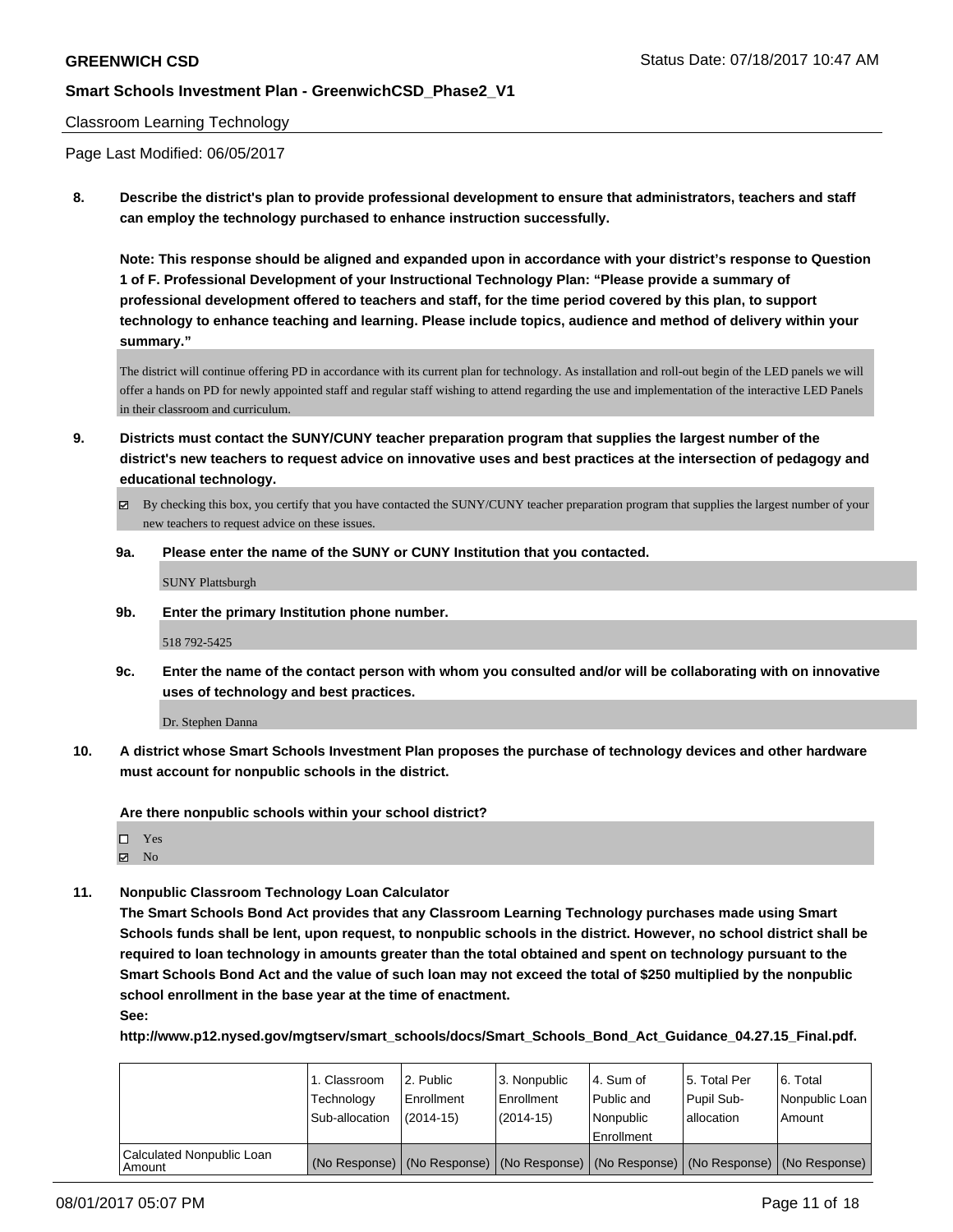#### Classroom Learning Technology

Page Last Modified: 06/05/2017

**12. To ensure the sustainability of technology purchases made with Smart Schools funds, districts must demonstrate a long-term plan to maintain and replace technology purchases supported by Smart Schools Bond Act funds. This sustainability plan shall demonstrate a district's capacity to support recurring costs of use that are ineligible for Smart Schools Bond Act funding such as device maintenance, technical support, Internet and wireless fees, maintenance of hotspots, staff professional development, building maintenance and the replacement of incidental items. Further, such a sustainability plan shall include a long-term plan for the replacement of purchased devices and equipment at the end of their useful life with other funding sources.**

 $\boxtimes$  By checking this box, you certify that the district has a sustainability plan as described above.

**13. Districts must ensure that devices purchased with Smart Schools Bond funds will be distributed, prepared for use, maintained and supported appropriately. Districts must maintain detailed device inventories in accordance with generally accepted accounting principles.**

By checking this box, you certify that the district has a distribution and inventory management plan and system in place.

**14. If you are submitting an allocation for Classroom Learning Technology complete this table. Note that the calculated Total at the bottom of the table must equal the Total allocation for this category that you entered in the SSIP Overview overall budget.**

|                         | Sub-Allocation |
|-------------------------|----------------|
| Interactive Whiteboards | 450,000        |
| Computer Servers        | l 0            |
| Desktop Computers       | $\Omega$       |
| <b>Laptop Computers</b> | $\Omega$       |
| <b>Tablet Computers</b> | $\Omega$       |
| <b>Other Costs</b>      | $\overline{0}$ |
| Totals:                 | 450,000        |

**15. Please detail the type, quantity, per unit cost and total cost of the eligible items under each sub-category. This is especially important for any expenditures listed under the "Other" category. All expenditures must be capital-bond eligible to be reimbursed through the SSBA. If you have any questions, please contact us directly through smartschools@nysed.gov.**

**Please specify in the "Item to be Purchased" field which specific expenditures and items are planned to meet the district's nonpublic loan requirement, if applicable.**

**NOTE: Wireless Access Points that will be loaned/purchased for nonpublic schools should ONLY be included in this category, not under School Connectivity, where public school districts would list them.**

| Select the allowable expenditure | I Item to be Purchased        | l Quantitv | Cost per Item | <b>Total Cost</b> |
|----------------------------------|-------------------------------|------------|---------------|-------------------|
| type.                            |                               |            |               |                   |
| Repeat to add another item under |                               |            |               |                   |
| each type.                       |                               |            |               |                   |
| Interactive Whiteboards          | Interactive LED Display Panel | 100        | 4.500         | 450,000           |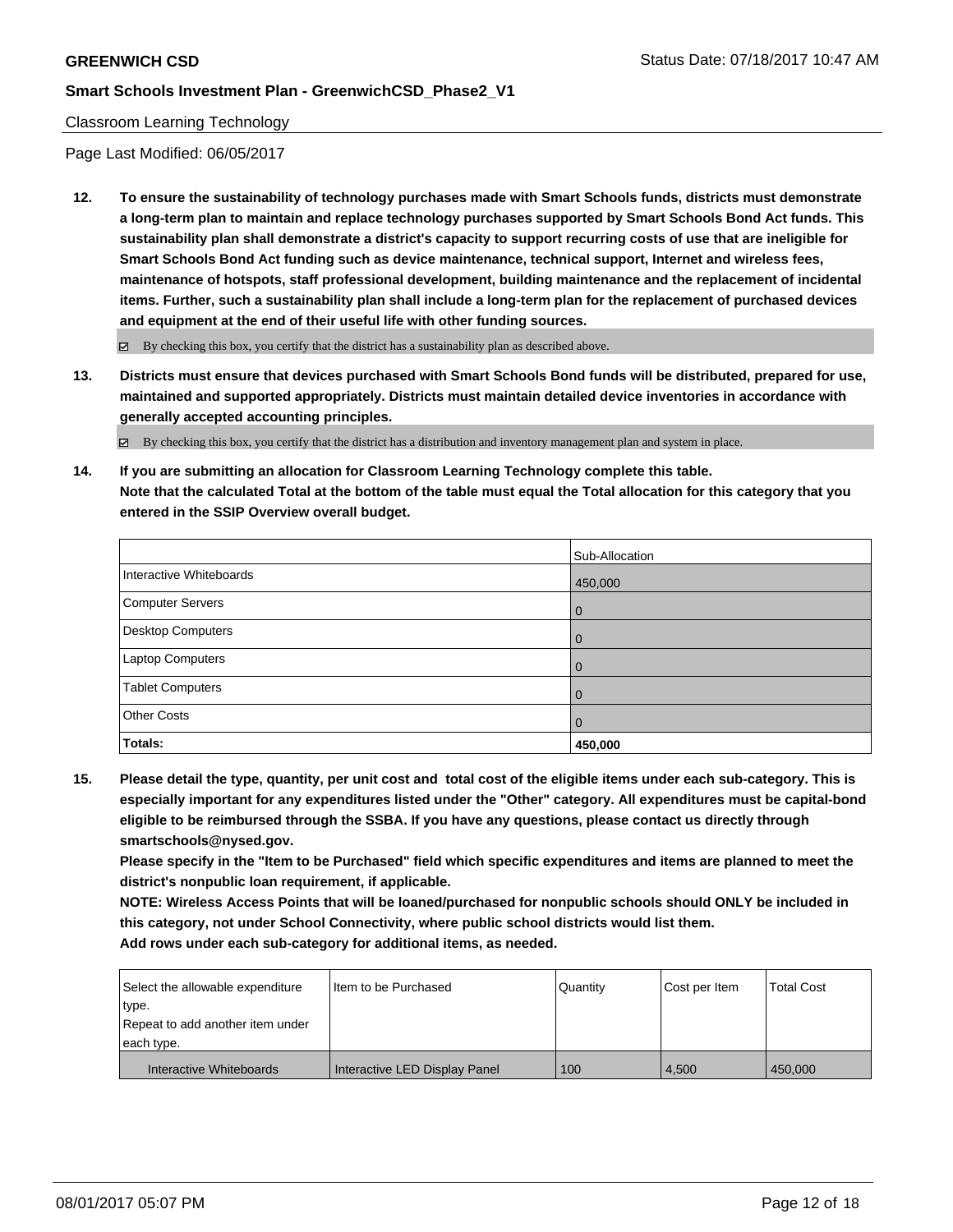Pre-Kindergarten Classrooms

### **Group 1**

**1. Provide information regarding how and where the district is currently serving pre-kindergarten students and justify the need for additional space with enrollment projections over 3 years.**

(No Response)

- **2. Describe the district's plan to construct, enhance or modernize education facilities to accommodate prekindergarten programs. Such plans must include:**
	- **Specific descriptions of what the district intends to do to each space;**
	- **An affirmation that pre-kindergarten classrooms will contain a minimum of 900 square feet per classroom;**
	- **The number of classrooms involved;**
	- **The approximate construction costs per classroom; and**

**- Confirmation that the space is district-owned or has a long-term lease that exceeds the probable useful life of the improvements.**

(No Response)

**3. Smart Schools Bond Act funds may only be used for capital construction costs. Describe the type and amount of additional funds that will be required to support ineligible ongoing costs (e.g. instruction, supplies) associated with any additional pre-kindergarten classrooms that the district plans to add.**

(No Response)

**4. All plans and specifications for the erection, repair, enlargement or remodeling of school buildings in any public school district in the State must be reviewed and approved by the Commissioner. Districts that plan capital projects using their Smart Schools Bond Act funds will undergo a Preliminary Review Process by the Office of Facilities Planning.**

**Please indicate on a separate row each project number given to you by the Office of Facilities Planning.**

| Project Number |  |
|----------------|--|
| (No Response)  |  |

**5. If you have made an allocation for Pre-Kindergarten Classrooms, complete this table.**

**Note that the calculated Total at the bottom of the table must equal the Total allocation for this category that you entered in the SSIP Overview overall budget.**

|                                          | Sub-Allocation |
|------------------------------------------|----------------|
| Construct Pre-K Classrooms               | (No Response)  |
| Enhance/Modernize Educational Facilities | (No Response)  |
| Other Costs                              | (No Response)  |
| Totals:                                  | 0              |

**6. Please detail the type, quantity, per unit cost and total cost of the eligible items under each sub-category. This is especially important for any expenditures listed under the "Other" category. All expenditures must be capital-bond eligible to be reimbursed through the SSBA. If you have any questions, please contact us directly through smartschools@nysed.gov.**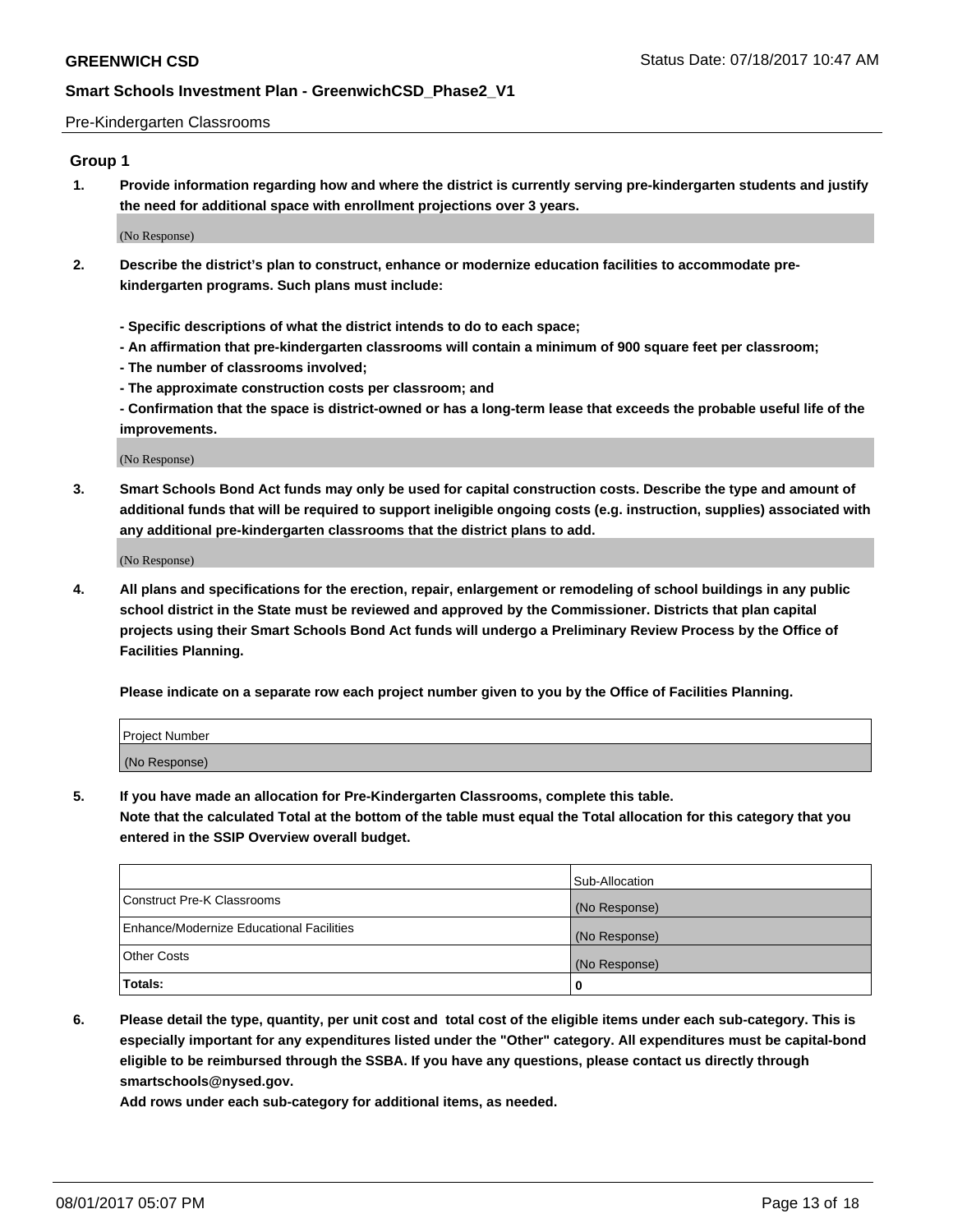Pre-Kindergarten Classrooms

| Select the allowable expenditure | Item to be purchased | Quantity      | Cost per Item | <b>Total Cost</b> |
|----------------------------------|----------------------|---------------|---------------|-------------------|
| type.                            |                      |               |               |                   |
| Repeat to add another item under |                      |               |               |                   |
| each type.                       |                      |               |               |                   |
| (No Response)                    | (No Response)        | (No Response) | (No Response) | (No Response)     |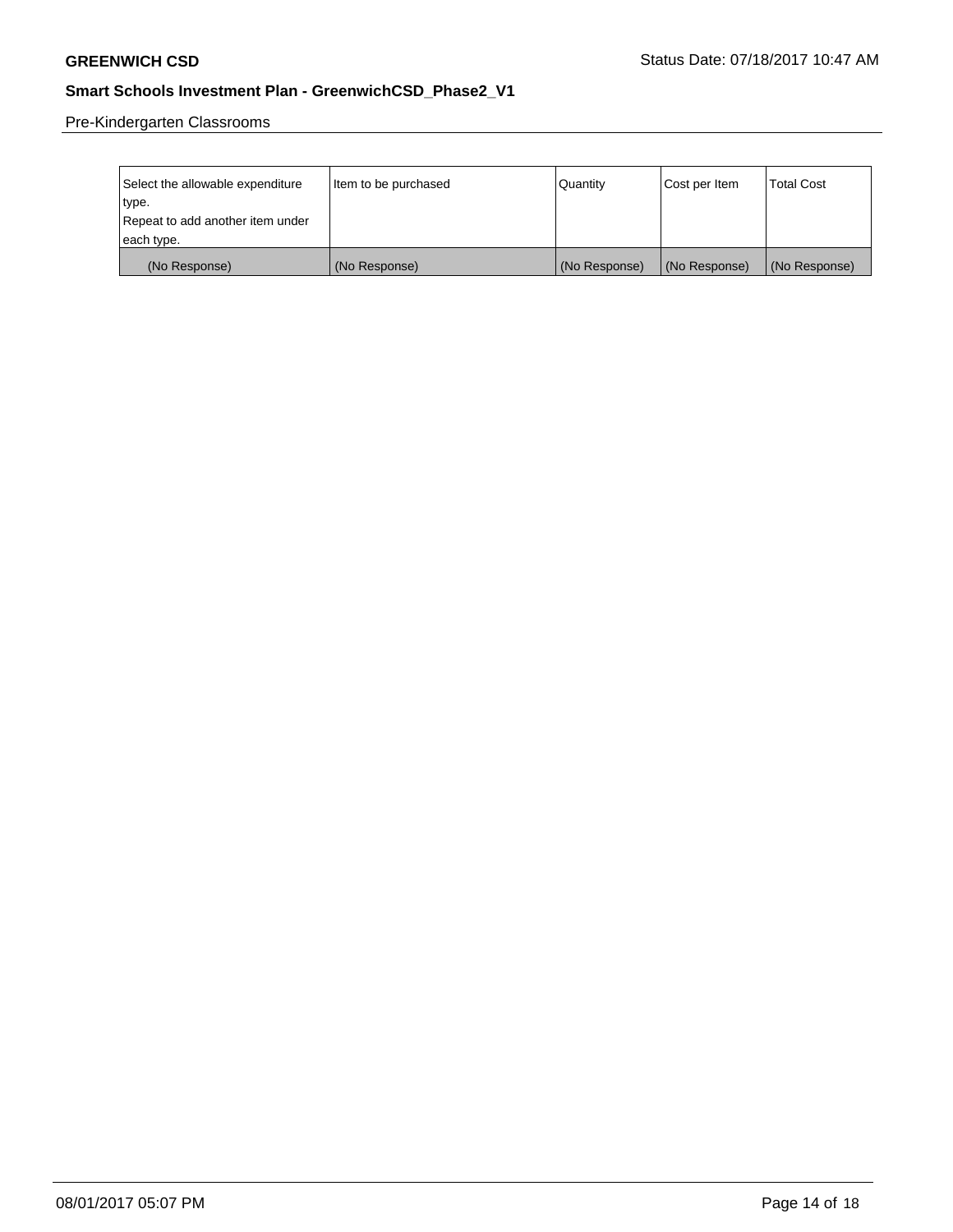Replace Transportable Classrooms

## **Group 1**

**1. Describe the district's plan to construct, enhance or modernize education facilities to provide high-quality instructional space by replacing transportable classrooms.**

(No Response)

**2. All plans and specifications for the erection, repair, enlargement or remodeling of school buildings in any public school district in the State must be reviewed and approved by the Commissioner. Districts that plan capital projects using their Smart Schools Bond Act funds will undergo a Preliminary Review Process by the Office of Facilities Planning.**

**Please indicate on a separate row each project number given to you by the Office of Facilities Planning.**

| Project Number |  |
|----------------|--|
| (No Response)  |  |

**3. For large projects that seek to blend Smart Schools Bond Act dollars with other funds, please note that Smart Schools Bond Act funds can be allocated on a pro rata basis depending on the number of new classrooms built that directly replace transportable classroom units.**

**If a district seeks to blend Smart Schools Bond Act dollars with other funds describe below what other funds are being used and what portion of the money will be Smart Schools Bond Act funds.**

(No Response)

**4. If you have made an allocation for Replace Transportable Classrooms, complete this table. Note that the calculated Total at the bottom of the table must equal the Total allocation for this category that you entered in the SSIP Overview overall budget.**

|                                                | Sub-Allocation |
|------------------------------------------------|----------------|
| Construct New Instructional Space              | (No Response)  |
| Enhance/Modernize Existing Instructional Space | (No Response)  |
| Other Costs                                    | (No Response)  |
| Totals:                                        | 0              |

**5. Please detail the type, quantity, per unit cost and total cost of the eligible items under each sub-category. This is especially important for any expenditures listed under the "Other" category. All expenditures must be capital-bond eligible to be reimbursed through the SSBA. If you have any questions, please contact us directly through smartschools@nysed.gov.**

| Select the allowable expenditure | Item to be purchased | Quantity      | Cost per Item | <b>Total Cost</b> |
|----------------------------------|----------------------|---------------|---------------|-------------------|
| type.                            |                      |               |               |                   |
| Repeat to add another item under |                      |               |               |                   |
| each type.                       |                      |               |               |                   |
| (No Response)                    | (No Response)        | (No Response) | (No Response) | (No Response)     |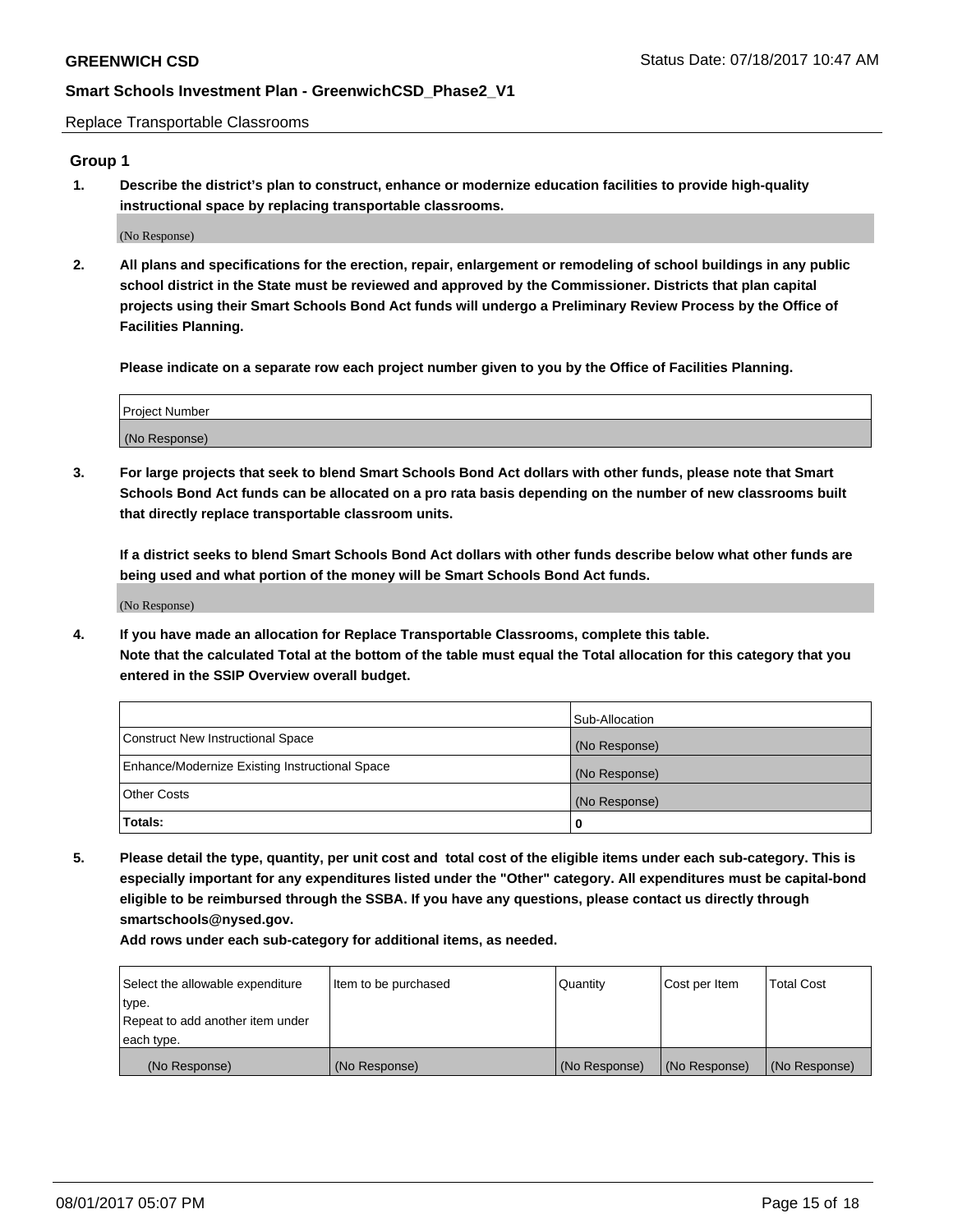High-Tech Security Features

#### **Group 1**

**1. Describe how you intend to use Smart Schools Bond Act funds to install high-tech security features in school buildings and on school campuses.**

(No Response)

**2. All plans and specifications for the erection, repair, enlargement or remodeling of school buildings in any public school district in the State must be reviewed and approved by the Commissioner. Districts that plan capital projects using their Smart Schools Bond Act funds will undergo a Preliminary Review Process by the Office of Facilities Planning.** 

**Please indicate on a separate row each project number given to you by the Office of Facilities Planning.**

| <b>Project Number</b>           |  |
|---------------------------------|--|
| (No Response<br>∣ (No Response) |  |

- **3. Was your project deemed eligible for streamlined Review?**
	- Yes  $\square$  No
- **4. Include the name and license number of the architect or engineer of record.**

| <b>Name</b>   | License Number |
|---------------|----------------|
| (No Response) | (No Response)  |

**5. If you have made an allocation for High-Tech Security Features, complete this table. Note that the calculated Total at the bottom of the table must equal the Total allocation for this category that you entered in the SSIP Overview overall budget.**

|                                                      | Sub-Allocation |
|------------------------------------------------------|----------------|
| Capital-Intensive Security Project (Standard Review) | (No Response)  |
| <b>Electronic Security System</b>                    | (No Response)  |
| <b>Entry Control System</b>                          | (No Response)  |
| Approved Door Hardening Project                      | (No Response)  |
| <b>Other Costs</b>                                   | (No Response)  |
| Totals:                                              | 0              |

**6. Please detail the type, quantity, per unit cost and total cost of the eligible items under each sub-category. This is especially important for any expenditures listed under the "Other" category. All expenditures must be capital-bond eligible to be reimbursed through the SSBA. If you have any questions, please contact us directly through smartschools@nysed.gov.**

| Select the allowable expenditure | Item to be purchased | Quantity      | Cost per Item | <b>Total Cost</b> |
|----------------------------------|----------------------|---------------|---------------|-------------------|
| type.                            |                      |               |               |                   |
| Repeat to add another item under |                      |               |               |                   |
| each type.                       |                      |               |               |                   |
| (No Response)                    | (No Response)        | (No Response) | (No Response) | (No Response)     |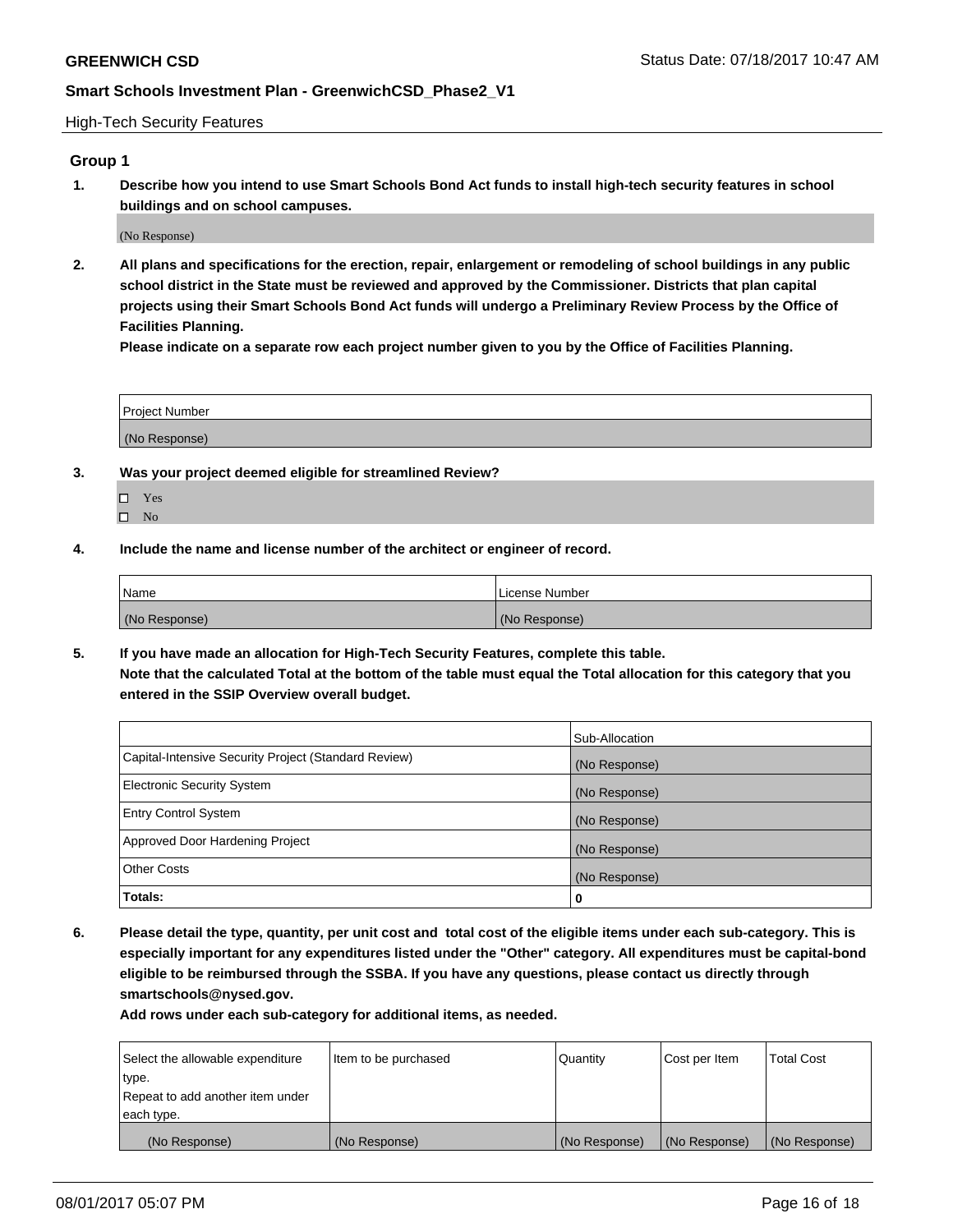Report